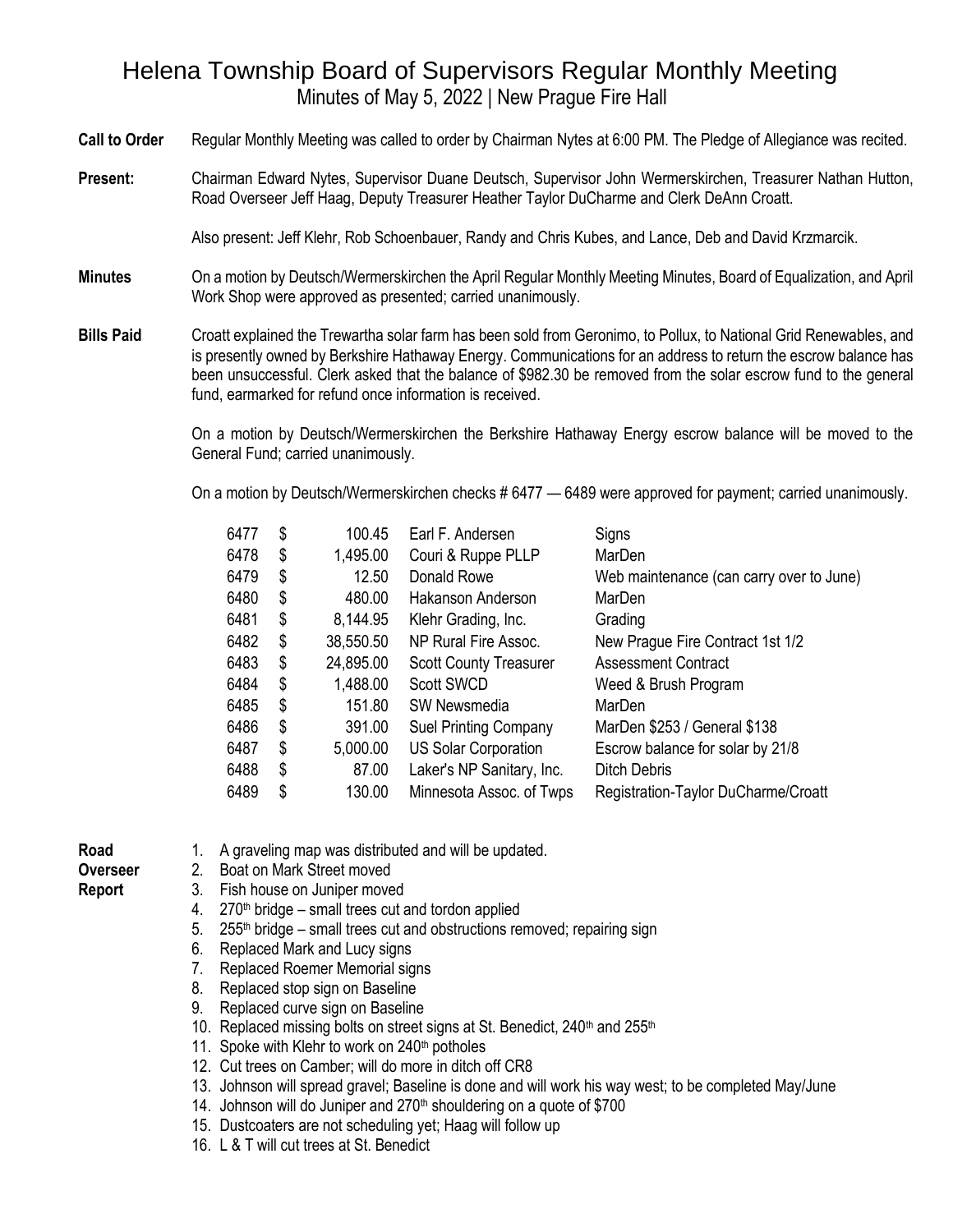## Helena Township Board of Supervisors Regular Monthly Meeting

- 17. Joe Wiita with Scott County has been contacted regarding crack filling on 250<sup>th</sup>; no response
- 18. Measured turnaround (24' x 28') on 270<sup>th</sup>; communicating with Bill Masberg; getting quotes from Klehr and Johnson; install culvert
- 19.  $245<sup>th</sup>$  bridge will be cleared out when water recedes
- 20. Received permission to cut ditch trees on 225<sup>th</sup>
- 21. Juniper and MarDen sealcoating will be scheduled later this year
- 22. Koeper culvert/tile was snaked; water flowing. Will tile when reconstructed in 2023
- 23. 24221 WCLD culvert was repaired; will have Johnson add some gravel to shoulder; Clerk will get seed contact info for Haag
- 24. 24594 WCLD water is from drain tiles
- 25. St. Benedict will get 1" red rock from CR2 to SH21
- 26. At the intersection of Raven/Lavonne a culvert has silt sediment; ditch will be cleaned and shoulder graveled. Haag will get a quote.
- 27. DNR will fill potholes in the public access north of Pleasant Lake (Croatt)
- 28. Dropik was notified of non-conforming mailbox post/planter (Croatt)
- 29. Potholes by Alton/270<sup>th</sup> were filled (Nytes)
- 30. A Deutsch's concerns about Indian Avenue/Roemer/255<sup>th</sup> were discussed (Nytes)
- 31. MAT has Notice of Tree Removal, Resolution Determining the Town Board's Reason for Cutting Trees, and a Notice of Town's Determination to Remove Trees; Haag will use current forms unless unusual circumstances justify a formal process
- **Klehr** Jeff Klehr indicated roads are shaping up after the rains and blading; would like to know when Johnson is hauling gravel. Klehr noted the gravel from Pentagon (Schultz) Pit is high quality.
- **Schoenbauer** Randy and Chris Kubes, and Rob Schoenbauer offered their latest plat proposal, namely, twelve lots in section 20 along Delmar Avenue, and six lots in section 21 south of 255<sup>th</sup> St. West. Delmar lots will have shared driveways with 3 lots/driveway according to county standards. The lots on 255<sup>th</sup> had a number of questions from the board, as there are concerns about a need for shared driveways with 2 or 3 lots sharing the one driveway. Clerk will ask Attorney Ruppe and Engineer Vistad for opinions for cost sharing for a bituminous road from SH21 to St. Benedict Road because of the additional 6 lots, with the possibility of adding another 3 lots. Because of the building eligibilities, there is no further development planned for the Schoenbauer property on the north side of 255<sup>th</sup>. Taylor DuCharme suggested negative impact of additional traffic on a gravel road for the seven existing property owners to the east. R. Kubes stated if the board required blacktop, the development would not go forward.

An \$5,000 escrow account is required on a motion by Wermerskirchen/Deutsch; carried unanimously.

- **Tree Trimming** R Kubes will be doing some tree removal off Naylor/6<sup>th</sup> Street; contractor will travel south on Naylor to CR2.
- **Krzmarcik** David, Lance and Deb Krzmarcik were present to discuss a realignment of two lots (PIDs 59070050 and 59070060). Scott County's proposed extension of CR64 runs along the north property line.

On a motion by Deutsch/Wermerskirchen, because of the location of the septic systems and alternate sites, to establish similarly sized lots, and to conform to county road setbacks the board gave favorable recommendation to county staff; carried unanimously.

### Old Business

- **Koeper** Clerk sent the estimated bituminous assessment amount to the four property owners on the north end of Koeper. One resident indicated they are not interested in having their road blacktopped.
- **Compliance Officer** Scott County is working with two non-compliant property owners; a final notice will be sent to both property owners and all affected departments will be notified. Clerk communicated the township ordinance "An Ordinance Defining Nuisances, Prohibiting their Creation or Maintenance and Providing for Abatement and Penalties for Violation Thereof" to the county and property owner.